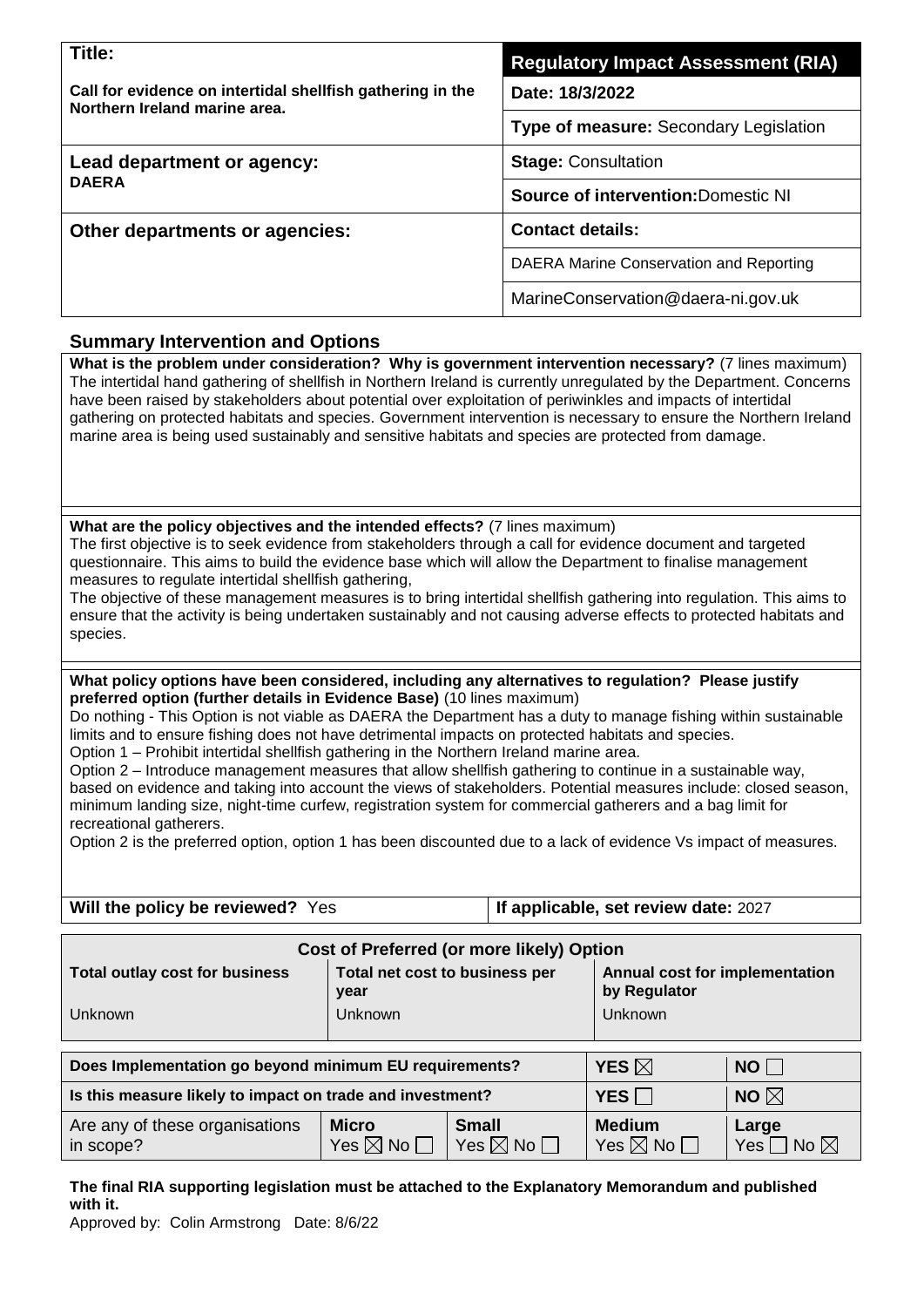# Summary: Analysis and Evidence **Policy Option 1** Policy Option 1

Description: - Regulation of intertidal shellfish gathering in the Northern Ireland marine area.

# **ECONOMIC ASSESSMENT (Option 1)**

| <b>Costs</b>                                                                                                      | ECONOMIC ASSESSMENT (OPUULLI)<br><b>Total Transitional (Policy)</b>     |         | <b>Average Annual (recurring)</b>                                                                                   | <b>Total Cost</b>    |
|-------------------------------------------------------------------------------------------------------------------|-------------------------------------------------------------------------|---------|---------------------------------------------------------------------------------------------------------------------|----------------------|
|                                                                                                                   | (constant price)                                                        | Years   | (excl. transitional) (constant price)                                                                               | (Present Value)      |
| Low                                                                                                               | Optional                                                                |         | Optional                                                                                                            | Optional             |
| High                                                                                                              | Optional                                                                |         | Optional                                                                                                            | Optional             |
| <b>Best Estimate</b>                                                                                              | <b>Nil</b>                                                              |         | <b>Nil</b>                                                                                                          | <b>Nil</b>           |
|                                                                                                                   |                                                                         |         | Description and scale of key monetised costs by 'main affected groups' The Department has no figures to             |                      |
|                                                                                                                   |                                                                         |         | assess the impact of option 1 on businesses. The proposals however were considered too restrictive especially       |                      |
|                                                                                                                   |                                                                         |         | in light of the limited evidence held by The Department on quantities of shellfish harvested from the shore. Option |                      |
|                                                                                                                   |                                                                         |         | 1 was discounted at an early stage during the development of management measures following engagement with          |                      |
|                                                                                                                   |                                                                         |         | stakeholders. As such the cost to affected groups has not been investigated. Option 1 has not been taken forward    |                      |
|                                                                                                                   |                                                                         |         | to consultation. If this option were to be pursued, a separate consultation to gauge the cost to those affected     |                      |
| would be undertaken.                                                                                              |                                                                         |         |                                                                                                                     |                      |
|                                                                                                                   | Other key non-monetised costs by 'main affected groups' Maximum 5 lines |         |                                                                                                                     |                      |
| NA                                                                                                                |                                                                         |         |                                                                                                                     |                      |
|                                                                                                                   |                                                                         |         |                                                                                                                     |                      |
|                                                                                                                   |                                                                         |         |                                                                                                                     |                      |
|                                                                                                                   |                                                                         |         |                                                                                                                     |                      |
|                                                                                                                   |                                                                         |         |                                                                                                                     |                      |
| <b>Benefits (£m)</b>                                                                                              | <b>Total Transitional (Policy)</b>                                      |         | <b>Average Annual (recurring)</b>                                                                                   | <b>Total Benefit</b> |
|                                                                                                                   | (constant price)                                                        | Years   | (excl. transitional) (constant price)                                                                               | (Present Value)      |
| Low                                                                                                               | Optional                                                                |         | Optional                                                                                                            | Optional             |
| <b>High</b>                                                                                                       | Optional                                                                |         | Optional                                                                                                            | Optional             |
| <b>Best Estimate</b>                                                                                              |                                                                         |         |                                                                                                                     |                      |
|                                                                                                                   |                                                                         |         | Description and scale of key monetised benefits by 'main affected groups' Maximum 5 lines                           |                      |
|                                                                                                                   |                                                                         |         |                                                                                                                     |                      |
|                                                                                                                   | This option would have no benefits to the main affected groups          |         |                                                                                                                     |                      |
|                                                                                                                   |                                                                         |         |                                                                                                                     |                      |
|                                                                                                                   |                                                                         |         |                                                                                                                     |                      |
|                                                                                                                   |                                                                         |         | Other key non-monetised benefits by 'main affected groups' Maximum 5 lines                                          |                      |
| <b>NA</b>                                                                                                         |                                                                         |         |                                                                                                                     |                      |
|                                                                                                                   |                                                                         |         |                                                                                                                     |                      |
|                                                                                                                   |                                                                         |         |                                                                                                                     |                      |
|                                                                                                                   |                                                                         |         |                                                                                                                     |                      |
|                                                                                                                   |                                                                         |         |                                                                                                                     |                      |
| Key Assumptions, Sensitivities, Risks Maximum 5 lines                                                             |                                                                         |         |                                                                                                                     |                      |
| The assumption is that intertidal shellfish gathering is having a detrimental impact on the marine environment,   |                                                                         |         |                                                                                                                     |                      |
| protected habitats and species. The evidence is not yet available to confirm this assumption. Taking the decision |                                                                         |         |                                                                                                                     |                      |
| to implement a blanket ban on shellfish gathering would be unnecessarily restrictive. The risk is that it could   |                                                                         |         |                                                                                                                     |                      |
| cause excessive economic impact on businesses and not be received well at consultation stage. It would also go    |                                                                         |         |                                                                                                                     |                      |
| against DAERAs objective for sustainable use of the marine environment.                                           |                                                                         |         |                                                                                                                     |                      |
|                                                                                                                   |                                                                         |         |                                                                                                                     |                      |
| <b>BUSINESS ASSESSMENT (Option 1)</b><br>Direct Impact on business (Equivalent Annual) £m                         |                                                                         |         |                                                                                                                     |                      |
| Costs: £0                                                                                                         | <b>Benefits:</b>                                                        | Net: £0 |                                                                                                                     |                      |
|                                                                                                                   |                                                                         |         |                                                                                                                     |                      |
|                                                                                                                   |                                                                         |         |                                                                                                                     |                      |
| <b>Cross Border Issues (Option 1)</b>                                                                             |                                                                         |         |                                                                                                                     |                      |

#### **How does this option compare to other UK regions and to other EU Member States (particularly Republic of Ireland)** Maximum 3 lines

This option is more extreme when compared to other parts of the UK. The scale of management of this activity amongst other UK authorities ranges from small scale prohibitions to protect a particular habitat/species to having no management at all. No other administration has imposed a blanket ban for the entire country.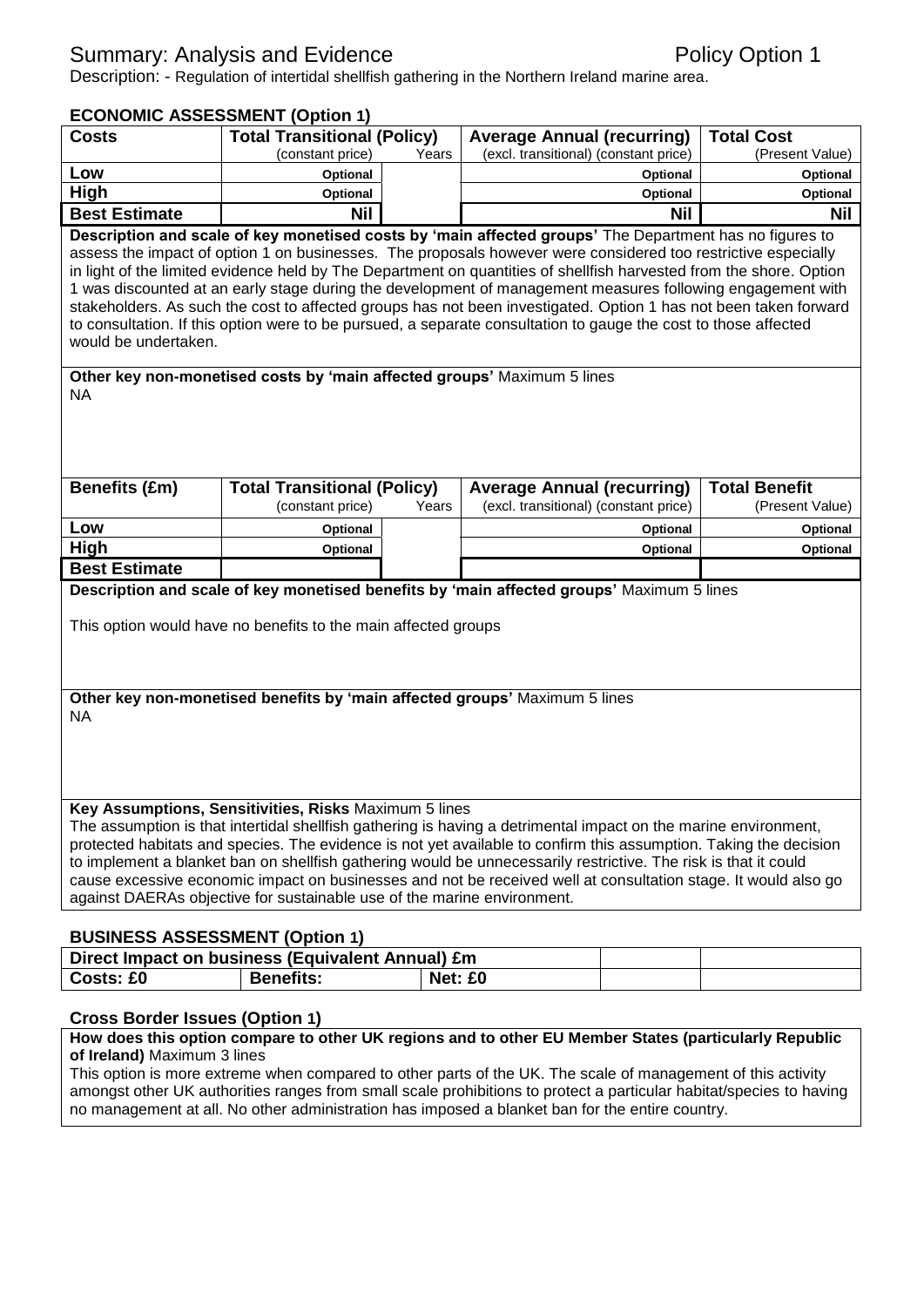# Summary: Analysis and Evidence **Policy Option 2** Policy Option 2

Description: - Management measures bespoke to each MPA where there is a risk of disturbance to marine wildlife.

## **ECONOMIC ASSESSMENT (Option 2)**

| Costs (£m)                                                                                                        | <b>Total Transitional (Policy)</b> |       | <b>Average Annual (recurring)</b>     | <b>Total Cost</b> |  |
|-------------------------------------------------------------------------------------------------------------------|------------------------------------|-------|---------------------------------------|-------------------|--|
|                                                                                                                   | (constant price)                   | Years | (excl. transitional) (constant price) | (Present Value)   |  |
| Low                                                                                                               | <b>Optional</b>                    |       | <b>Optional</b>                       | <b>Optional</b>   |  |
| High                                                                                                              | <b>Optional</b>                    |       | <b>Optional</b>                       | <b>Optional</b>   |  |
| <b>Best Estimate</b>                                                                                              | unknown                            |       | unknown                               | unknown           |  |
| Description and scale of key monetised costs by 'main affected groups' Maximum 5 lines                            |                                    |       |                                       |                   |  |
| The 'main affected groups' are likely to be fish processing businesses and shellfish gatherers, both recreational |                                    |       |                                       |                   |  |

The 'main affected groups' are likely to be fish processing businesses and shellfish gatherers, both recreationa and commercial. Without having data on quantities bought and sold to market it is not possible to quantify the costs incurred. The Department's intention is to regulate this activity in a sustainable way rather than prohibit it altogether. This means that income gained from shellfish gathering will not be halted but could be affected depending on the time of year and location/species gathered. The call for evidence document seeks to gather more evidence to better quantify the economic cost of affected groups.

**Other key non-monetised costs by 'main affected groups'** Maximum 5 lines

The questionnaire in the call for evidence document asks specific questions to better understand the nonmonetary costs that could be caused to the main affected groups. One assumption is that there could be a social and cultural impact on recreational gatherers that undertake the activity as part of their leisure. Any other nonmonetised costs will be identified through the questionnaire and ongoing stakeholder engagement.

| <b>Benefits (£m)</b> | <b>Total Transitional (Policy)</b> |       | <b>Average Annual (recurring)</b>     | <b>Total Benefit</b> |
|----------------------|------------------------------------|-------|---------------------------------------|----------------------|
|                      | (constant price)                   | Years | (excl. transitional) (constant price) | (Present Value)      |
| Low                  | Optional                           |       | <b>Optional</b>                       | <b>Optional</b>      |
| High                 | <b>Optional</b>                    |       | <b>Optional</b>                       | <b>Optional</b>      |
| <b>Best Estimate</b> | unknown                            |       | unknown                               | unknown              |

**Description and scale of key monetised benefits by 'main affected groups'** Maximum 5 lines The primary benefits to be realised as a result of these proposals are non-monetary and have been outlined below.

#### **Other key non-monetised benefits by 'main affected groups'** Maximum 5 lines

The primary benefits that these proposals aim to introduce are to the marine environment. Ensuring that shellfish gathering is being undertaken sustainably will protect sensitive habitats and species and contribute to improvements in biodiversity. Unregulated shellfish gathering can lead to labour exploitation of unregistered workers. This negative social impact could be improved through introducing regulations and bringing fishing practices and employers into compliance.

#### **Key Assumptions, Sensitivities, Risks** Maximum 5 lines

The assumption is that intertidal shellfish gathering is having a detrimental impact on the marine environment, protected habitats and species. However, without the necessary evidence there is the risk that the Department could introduce regulation that is above and beyond what is required. Option 2 takes the balanced approach by seeking the evidence through the call for evidence questionnaire and formulating management options with input from stakeholders.

### **BUSINESS ASSESSMENT (Option 2)**

| Direct Impact on business (Equivalent Annual) £m |                     |          |  |
|--------------------------------------------------|---------------------|----------|--|
| <b>Costs: N/A</b>                                | <b>Benefits:N/A</b> | Net: N/A |  |

### **Cross Border Issues (Option 2)**

**How does this option compare to other UK regions and to other EU Member States (particularly Republic of Ireland)** Maximum 3 lines

This option is comparable with other regions of the UK where regulation of gathering is favoured rather than total prohibition. This balanced approach allows gathering to continue in some form while minimising environmental impacts.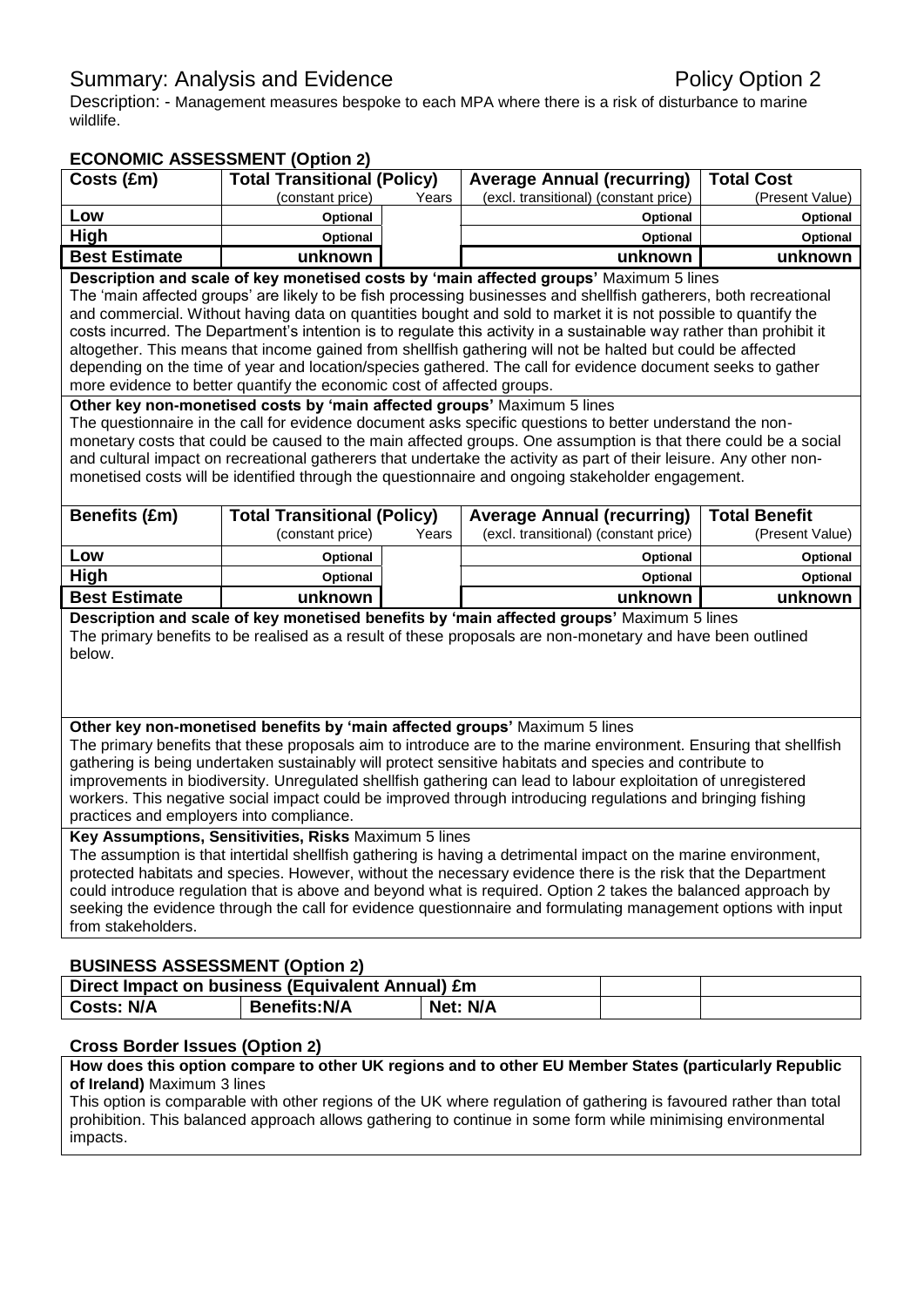# Evidence Base

# **1. The policy issue and rationale for government intervention**

Intertidal hand gathering of shellfish refers to the collection of wild shellfish from the shore without the aid of mechanised equipment. In Northern Ireland this is predominantly for periwinkles but also includes cockles, native oysters and blue mussels. The activity is common and is undertaken for both personal consumption and as a commercial activity.

There is a common law right for members of the public to gather shellfish from the shore for their personal consumption.

Shellfish gathering undertaken as a commercial activity and sold into the food chain must comply with retained EU Regulation 853/2004, which lays down specific hygiene rules for premises that handle or process fishery products. For bivalves such as native oyster, blue mussels and cockles, harvesting can only be undertaken within classified production or relaying areas. The classification of a production area determines the treatment required before live bivalve molluscs may be marketed for human consumption.

Section 42 of the Belfast Corporation Act 1930 prohibits all shellfish gathering along shores of Belfast Lough. The purpose of this regulation was to protect the public from poor water quality in Belfast Lough and enforcement of the Act is the responsibility of local council authorities.

The Strangford Lough (Prohibition of Fishing for Shellfish) Regulations (Northern Ireland) 2001 prohibits the removal of shellfish "from or by any means of any mechanically propelled vehicle" within Strangford Lough. This therefore prohibits the use of tractor dredges for harvesting of cockles and the use of quad bikes or other mechanised transport for the removal of animals from the intertidal.

The Inshore Fishing (Prohibition of Fishing and Fishing Methods) (Amendment) Regulations (Northern Ireland) 2003 prohibits diving for scallops in the North of Strangford Lough between the 1<sup>st</sup> May and 31<sup>st</sup> October. This relates to subtidal shellfish gathered by diving rather than intertidal gathering.

Beyond the above regulations, the hand-gathering of shellfish from intertidal areas is unregulated. The Department therefore does not hold accurate records on the number of commercial operators, the level of activity, or the value of the fishery. A number of studies have been undertaken and periwinkle landings reported in 2011 and 2012 had first sale values of £374,400 and £432,000 respectively. These figures are indicative of the potential value of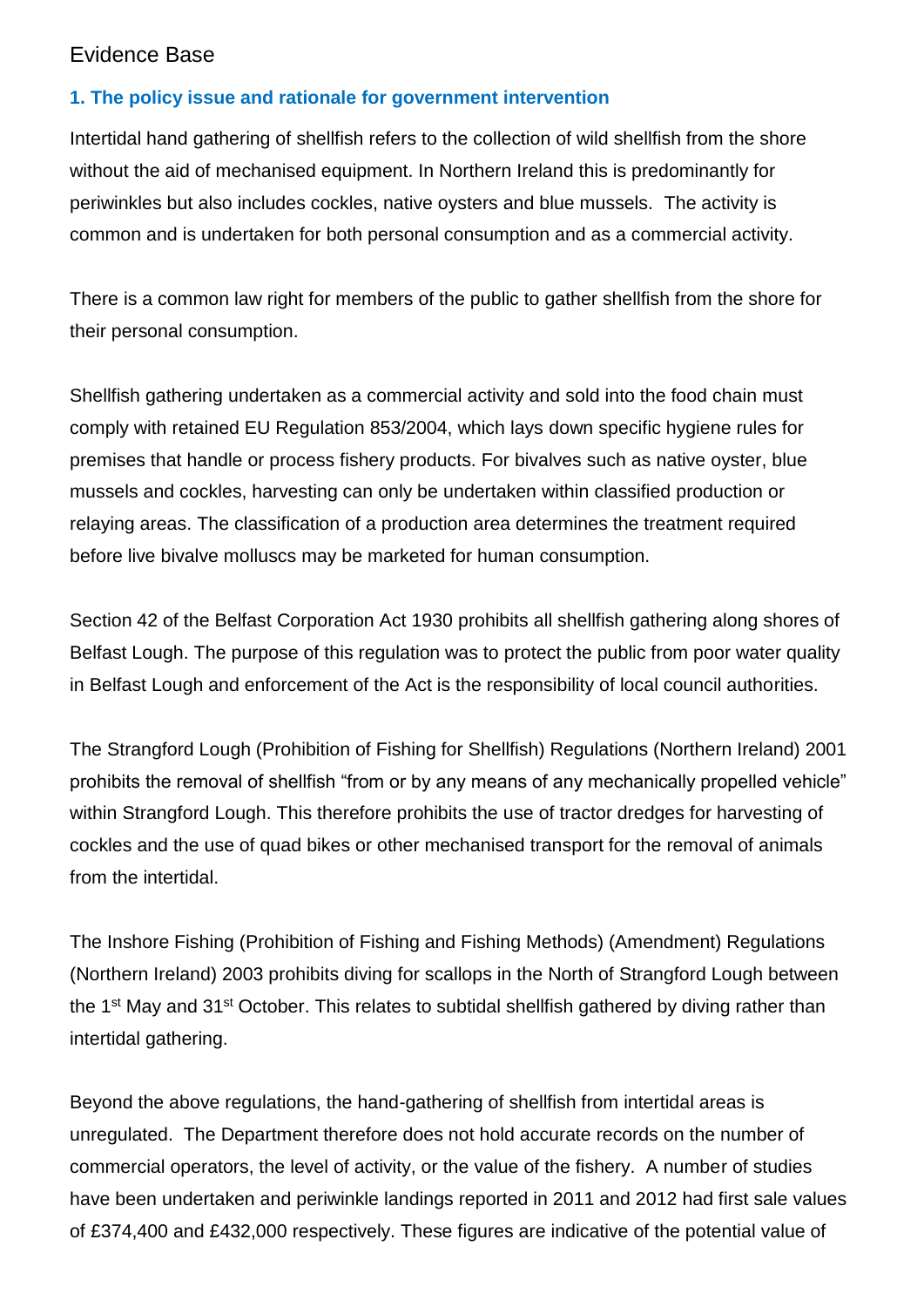commercial shellfish gathering but it is impossible to assess the true value of this fishery without mandatory activity reports.

Sustainability is embedded within marine and fisheries policy and legislation, including the Northern Ireland Inshore Fisheries Strategy and more recently the Fisheries Act 2020 and draft Joint Fisheries Statement. The Department has a duty to manage fishing within sustainable limits and to ensure fishing does not have detrimental impacts on marine protected areas.

Small-scale collection of shellfish for personal consumption may be regarded as being sustainable and previous assessments by the Department have indicated that this could be the case. However, an increase in the number of reports of shellfish gathering received by the Department suggests that intensity of gathering may have increased in recent years. Responses received to the DAERA consultation on *Fisheries Management Measures in Marine Protected Areas* in 2021 called on the Department to ensure that shellfish gathering is regulated to protect biodiversity.

An Agri-Food and Biosciences Institute (AFBI) study that was commissioned by DAERA investigated the potential for a minimum landing size and a closed season for collection of periwinkles in Strangford Lough. The recommendations from this report were for the minimum landing size to be set at 16mm and a closed season between January and April to protect spawning stock.

A study on Management of the periwinkle fishery in the Strangford Lough and Lecale coast was undertaken by the Strangford Lough and Lecale Partnership (SLLP). This report recommended introducing a regulatory framework for hand gathering of periwinkles including implementing increased levels of certification of gatherers, introducing a minimum landing size and increased reporting of data by fish processors to better quantify amounts of shellfish gathered.

For the Department to introduce management measures, decisions need to be based on robust evidence and risk assessments. As this activity is unregulated, the Department does not have a source of reliable quantitative data on intensity and scale of activity within Northern Ireland.

The decision to publish a public call for evidence aims to address that by reaching out to the public and stakeholders seeking all available information and evidence on current shellfish gathering practices in Northern Ireland. This will improve the evidence base for the Department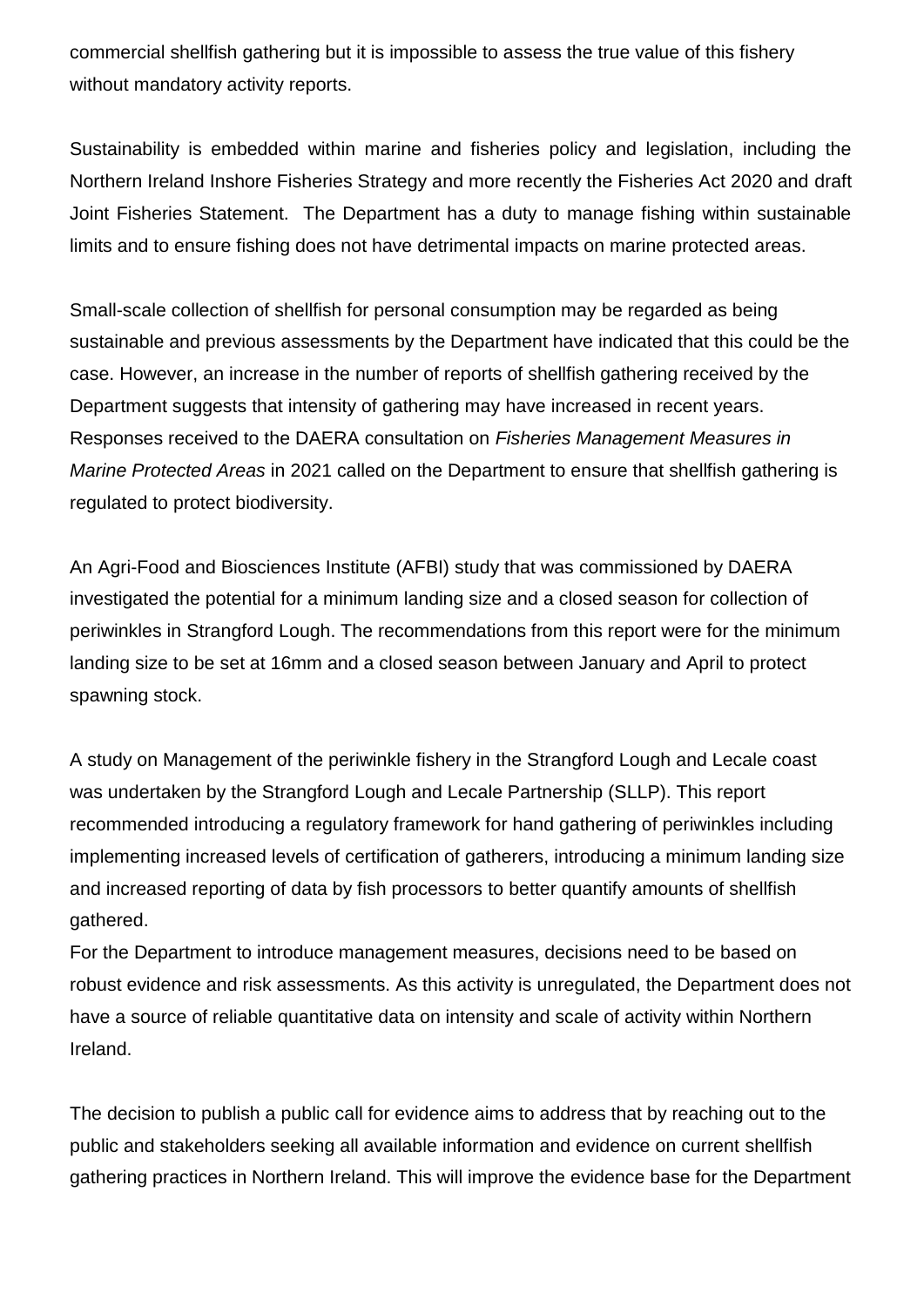and enable the Department to more accurately assess the ecological, social and economic impact of the activity.

Stakeholder involvement is fundamental in the development of any management measures and is welcomed by the Department. Initiating a call for evidence gives the opportunity for stakeholders to have their input into the decision making process from the start, having their knowledge and opinions incorporated into the development of measures.

The responses to this call for evidence will help inform the formulation of management measures but potential management options have been set out within the document to get stakeholder views on their implementation.

The potential management measures outlines in the document are:

# **Closed Season**

This is a defined section of the year where gathering is prohibited. It is usually based on the reproductive cycle of the target species, ensuring that the closed season covers the spawning period and therefore improves reproductive potential. Research undertaken by AFBI on periwinkles in Strangford Lough showed the spawning peak was in February and March, and recommended that a closed season for winkle gathering from January to April would be the most effective time to protect future stock. The Department recognises these are profitable months for periwinkle harvesting and welcomes views from gathers and processors on the recommendation for a January to April closed season.

### **Minimum Landing Size**

Minimum landing sizes can be introduced and will differ for individual species. The size is usually determined based on the size at which a species start to reproduce. Returning all undersize specimens to the shore will help to ensure they have the opportunity to spawn and enhance the biomass of the species. Research undertaken by AFBI on periwinkles in Strangford Lough recommended that a minimum landing size should be set at 16mm to allow all specimens a minimum of one winter spawning.

Periwinkle is the predominant target species in Northern Ireland and the Department will keep under review the need for management measures for other intertidal shellfish stocks.

### **Bag limits – for personal consumption**

Bag limits can be implemented to differentiate between gathering for personal consumption and commercial activity. A report for Strangford Lough and Lecale Partnership identified that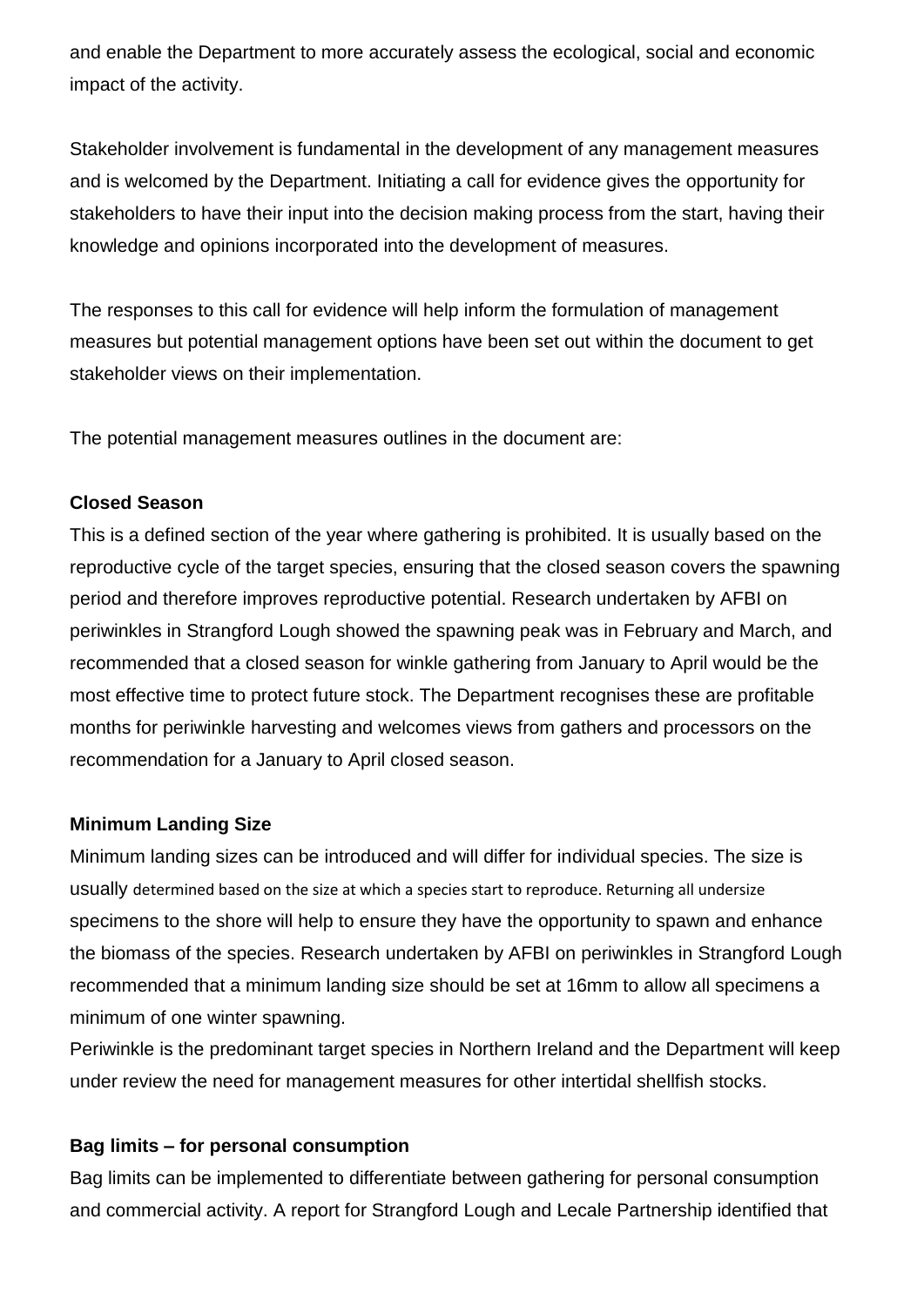gatherers can collect 20-25kg in a single tide and some can collect up to 50kg. The report recommended a limit of 4kg / 2 litres in one tide for personal consumption. A bag limit could be a set weight, number of shellfish or a set size of bag/bucket.

# **Registration system for commercial harvesters**

Like other commercial fishers, the commercial gatherers would be required to be registered with the Department. There would be a requirement to complete an activity log, which includes the weight of catch and harvesting location.

# **Protection of native oyster and blue mussel beds in Strangford Lough.**

There are important blue mussel beds and native oyster beds in Strangford Lough, and the Department is gathering evidence to support the case for adding these blue carbon habitat types as designated features of Strangford Lough Marine Conservation Zone. Blue mussel beds are also a Northern Ireland priority habitat and native oyster is a priority species.

A feasibility study is being undertaken for a native oyster restoration project in Strangford Lough. Potential management measures could include prohibition or restriction of hand gathering native oysters and blue mussels in Strangford Lough.

# **Prohibited areas/No-take zones**

These can be introduced to remove all pressures associated with intertidal gathering in defined areas to protect sensitive habitats or species from damage or disturbance such as bird nesting sites and seal haul-outs. Closed areas also protect nursery areas and there can be spill over benefits to adjacent areas through larvae dispersal.

# **Code of practice**

Voluntary or mandatory codes of practice can be introduced for gatherers which set out how gatherers can minimise their impact to the environment by complying with a list of conditions. For example:

- Sorting and returning small shellfish to the shore.
- Being aware environmental legislation relating to protected habitats and species in your area (For example: Marine Protected Areas or bird nesting sites)
- Replacing any rocks or clumps of seaweed that have been moved while gathering to their original location.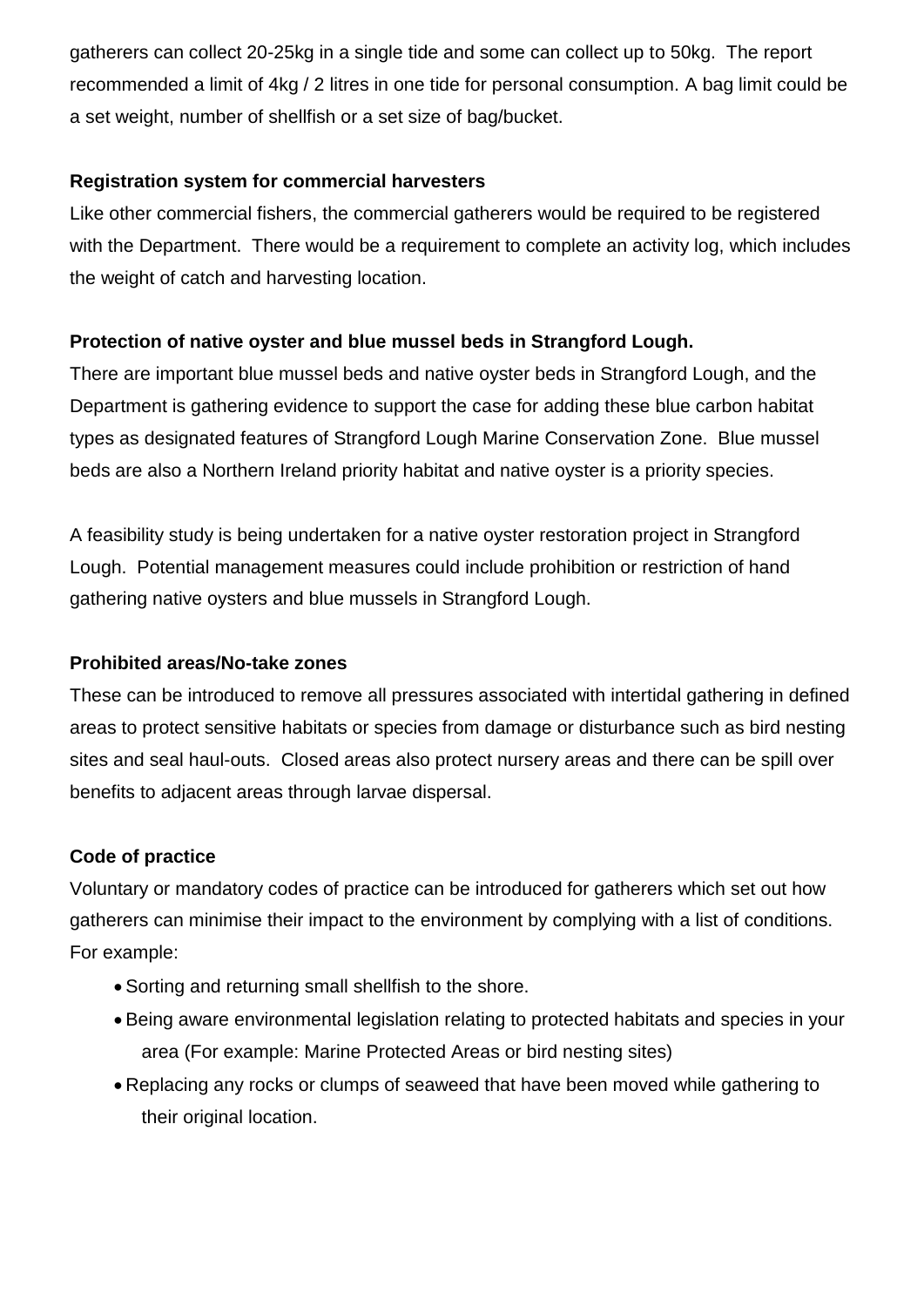## **Night time curfew**

Introducing a night time curfew can have benefits for shellfish stock, as well as protection of sensitive habitats and species.

When gathering at night it is not possible for gatherers to see what damage or disturbance they could be causing to sensitive habitats and species. It is also difficult for enforcement officers to operate during the hours of darkness. A night time curfew can also contribute to sustainable fishing practices by reducing the amount of hours available to gather and therefore reducing effort.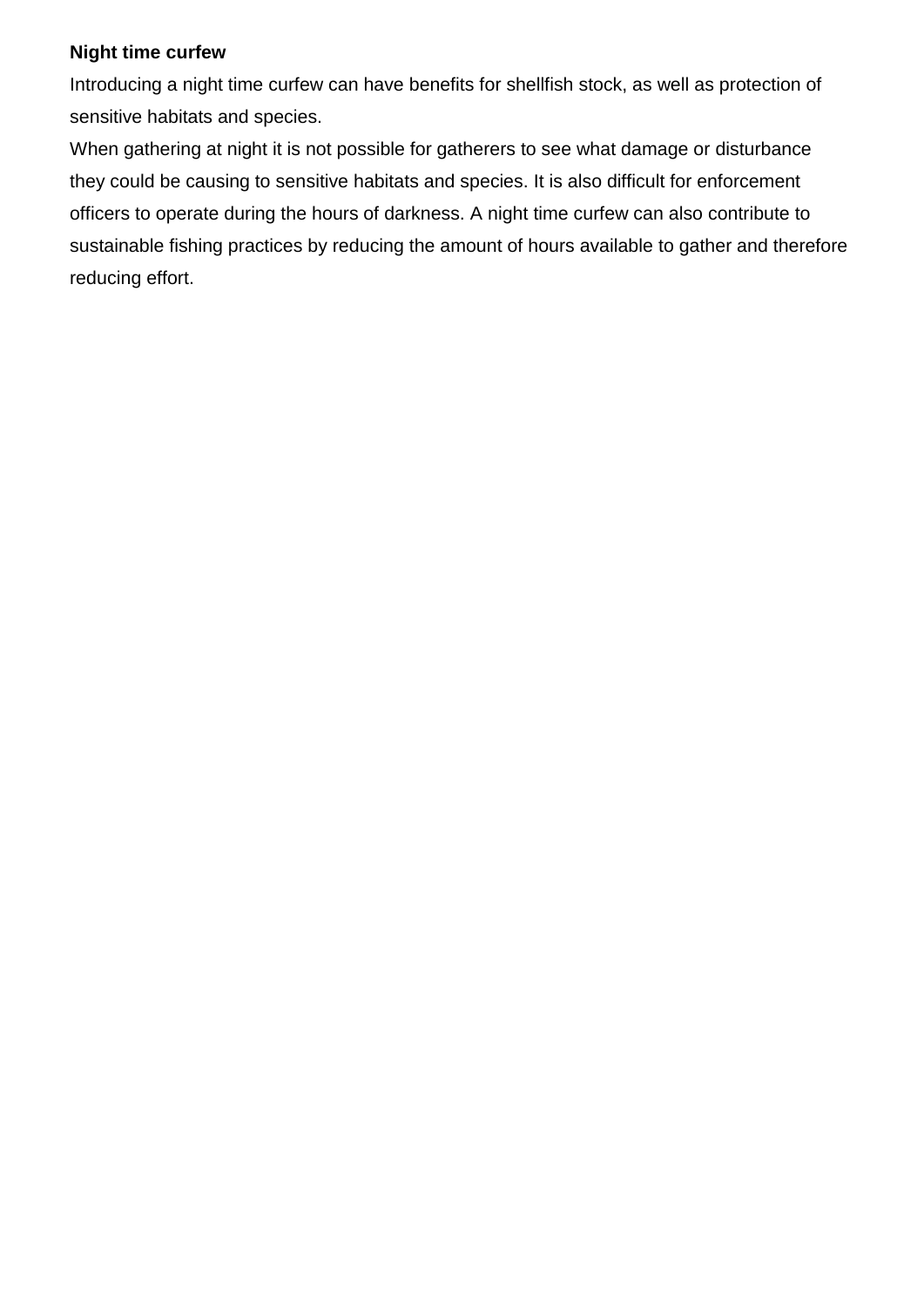# **2. Policy objectives**

The main aim of this option is to create a sustainable intertidal gathering fishery, in which stocks are protected for the future and any negative impacts to the marine environment are minimised. This will allow businesses to continue to operate and recreational gatherers to continue to do so but with conditions placed on their activities to minimise impact. This is in line with the Department's vision for sustainability at the heart of a living, working active landscape valued by everyone.

# **3. Policy options considered, including alternatives to regulation**

The Department has considered the following options when developing its potential management measures for shellfish gathering.

- Do Nothina.
- Total prohibition of all gathering in NI.
- A suite of tailored management measures.

# **Do nothing option**

This option has not been considered as The Department is bound by national policies and legislation and international commitments, to introduce management measures to avoid damage being caused to Marine Protected Areas (MPAs), protected species and habitats.

# **Total prohibition of all gathering in NI**

This option has been considered too extreme and unnecessary at this time. The Department does not have the required level of evidence to suggest that this is the best option with regard to protection of the marine environment and it would cause unnecessarily severe negative impacts on business and the public.

# **A suite of tailored management measures**

This option is preferred as it seeks to gain the additional evidence required to formulate the management measures. It also considers location, species and current gathering practices rather than implementing a blanket ban without due consideration. It is considered the best option to achieve the policy objectives outlined above.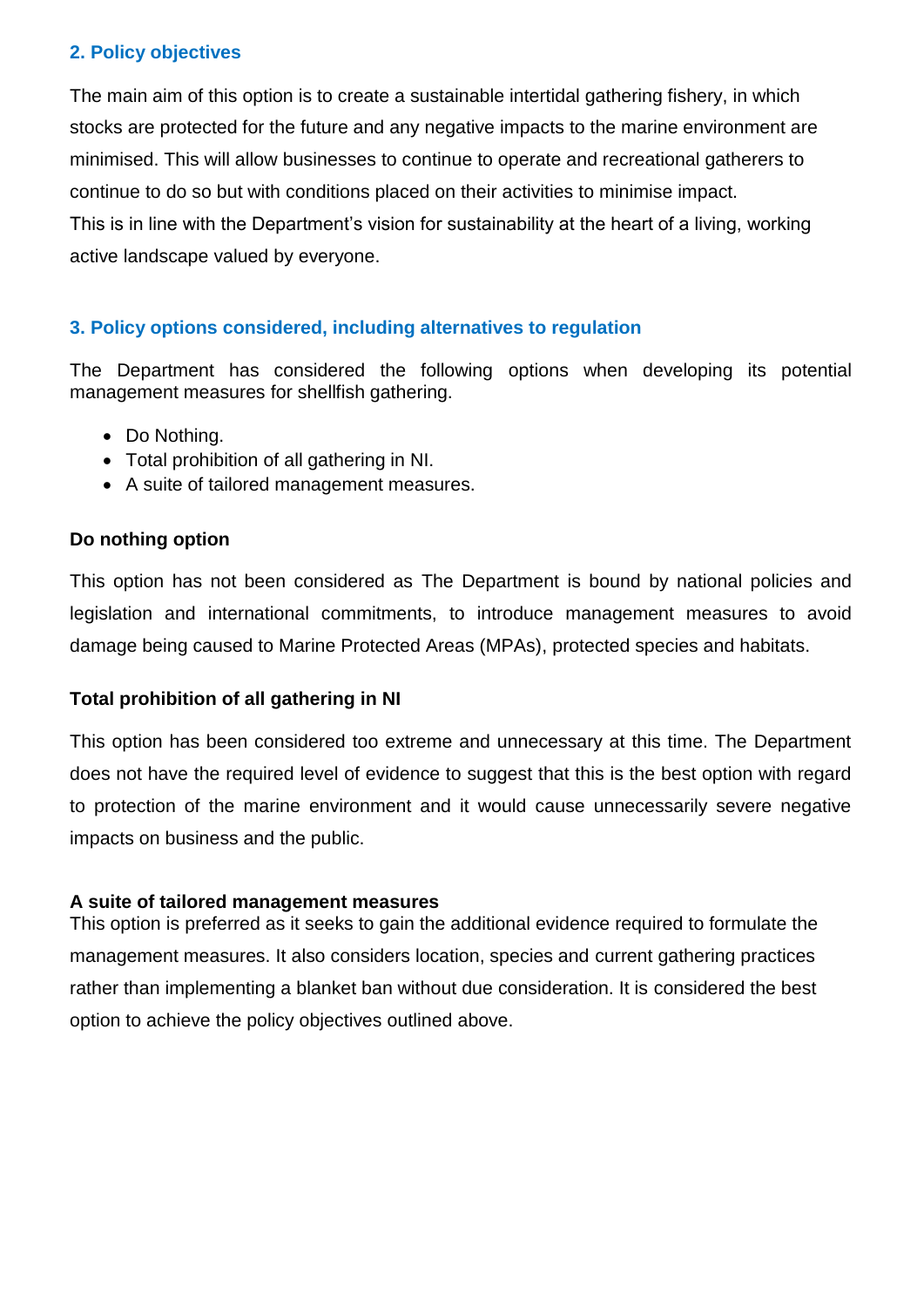## **4. Expected level of impact on business and government**

## **Cost to Business**

As stated above it is not currently possible to quantify the economic impact on businesses through the implementation of regulating shellfish gathering. The activity is largely unregulated and accurate data is not available on market values and quantities sold to market.

The balanced approach favoured by the Department will ensure that costs to businesses are minimised compared with the alternative of prohibiting the activity completely.

### **Benefit to business**

Sustainable fishing practices will ensure that shellfish populations are safeguarded for future generations and give confidence on future viability of businesses related to this activity.

## **Cost to DAERA**

There is not expected to be any additional impact to The Department as enforcement needs will be met through its existing resource.

## **Benefits to DAERA**

- An improvement in understanding of current shellfish harvesting practices within Northern Ireland.
- Increased evidence base from which to base finalised management measures on.
- Introducing management of this activity will provide added protection to sensitive habitats and species.
- Bringing a largely unregulated activity into government regulation and ensuring that it is being undertaken sustainably in line with DAERAs vision.
- Further stakeholder engagement with industry, community groups, NGPBs and NGOs.

### **Risks**

The main risk is that the Department introduces management measures that are based on insufficient evidence and as a result unnecessary negative economic and social impacts are caused as a result. As stated, the current evidence base in insufficient for the Department to confidently introduce effective management measures. This consultation has specifically been designed to address this risk and gather the information required through a targeted stakeholder questionnaire to ensure that these unnecessary negative consequences are avoided.